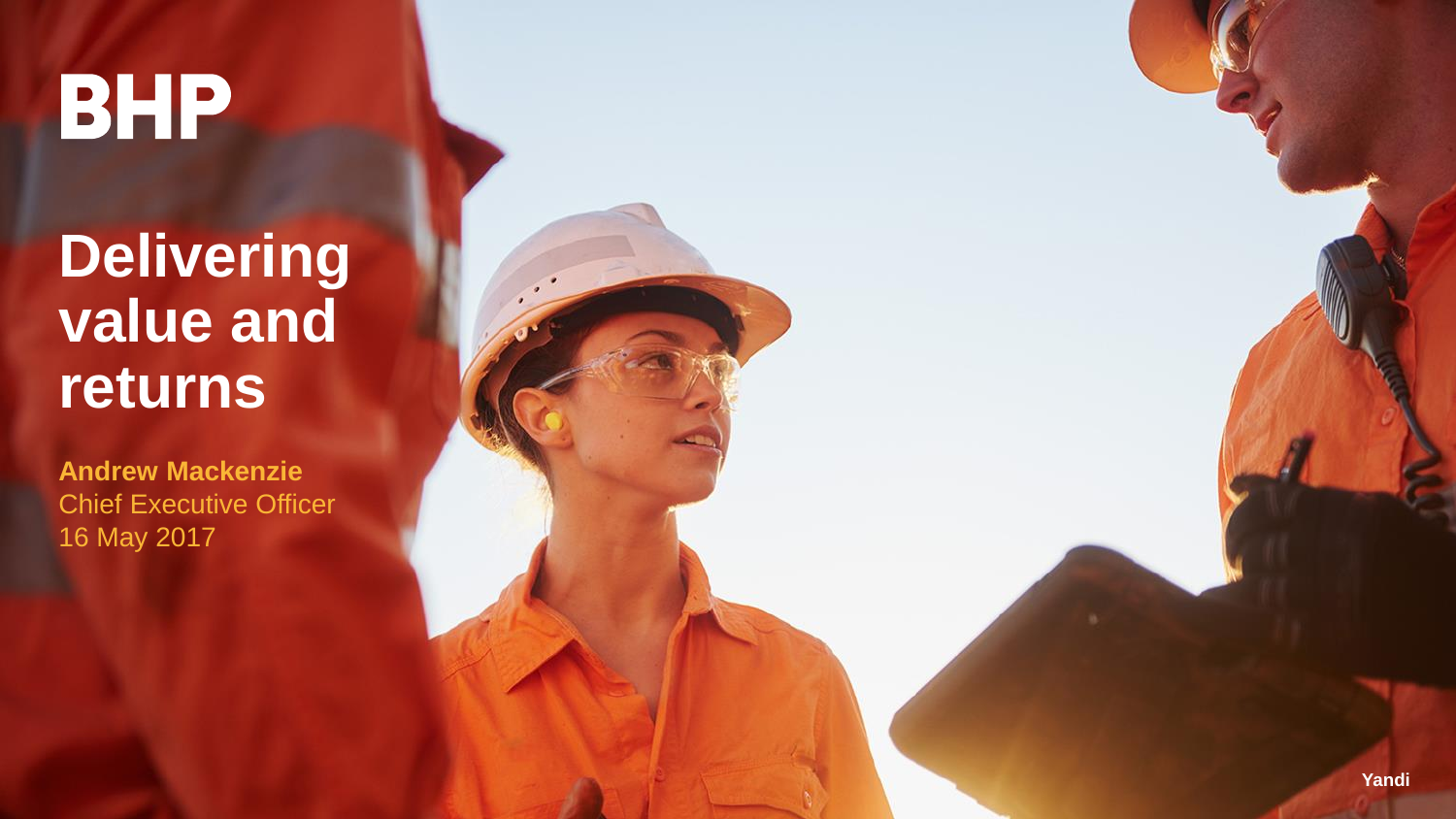# **Disclaimer**

#### **Forward-looking statements**

This presentation contains forward-looking statements, including statements regarding: trends in commodity prices and currency exchange rates; demand for commodities; plans, strategies and objectives of management; closure certain operations or facilities (including associated costs); anticipated production or construction commencement dates; capital costs and scheduling; operating costs and shortages of materials and skilled employees; anti projects, mines and facilities; provisions and contingent liabilities; tax and regulatory developments.

Forward-looking statements can be identified by the use of terminology such as 'intend', 'aim', 'project', 'anticipate', 'estimate', 'plan', 'believe', 'expect', 'may', 'should', 'will', 'continue', 'annualised' or similar expectations concerning the results of operations or financial condition, or provide other forward-looking statements.

These forward-looking statements are not guarantees or predictions of future performance, and involve known and unknown risks, uncertainties and other factors, many of which are beyond our control, and which may cause actu materially from those expressed in the statements contained in this presentation. Readers are cautioned not to put undue reliance on forward-looking statements.

For example, future revenues from our operations, projects or mines described in this presentation will be based, in part, upon the market price of the minerals, metals or petroleum produced, which may vary significantly f variations, if materially adverse, may affect the timing or the feasibility of the development of a particular project, the expansion of certain facilities or mines, or the continuation of existing operations.

Other factors that may affect the actual construction or production commencement dates, costs or production output and anticipated lives of operations, mines or facilities include our ability to profitably produce and tran and/or metals extracted to applicable markets; the impact of foreign currency exchange rates on the market prices of the minerals, petroleum or metals we produce; activities of government authorities in some of the countri or developing these projects, facilities or mines, including increases in taxes, changes in environmental and other regulations and political uncertainty; labour unrest; and other factors identified in the risk factors dis Securities and Exchange Commission (the "SEC") (including in Annual Reports on Form 20-F) which are available on the SEC's website at www.sec.gov.

Except as required by applicable requlations or by law, the Group does not undertake any obligation to publicly update or review any forward-looking statements, whether as a result of new information or future events.

Past performance cannot be relied on as a guide to future performance.

#### **Non-IFRS and other financial information**

BHP results are reported under International Financial Reporting Standards (IFRS). This release may also include certain non-IFRS and other measures including Underlying EBIT, Underlying EBITDA, Adjusted effective tax rate Gearing ratio, Controllable cash costs, Net debt, Net operating assets, Underlying return on capital, Underlying return on invested capital, Underlying attributable profit, Underlying basic earnings/(loss) per share and Un These measures are used internally by management to assess the performance of our business and segments, make decisions on the allocation of our resources and assess operational management. Non-IFRS and other measures have subject to audit or review and should not be considered as an indication of or alternative to an IFRS measure of profitability, financial performance or liquidity.

#### **Presentation of data**

Base value reflects the current planning forecasts before the addition of a broad suite of upside opportunities. Unless specified otherwise; value represents BHP share of risked discounted cash flows at consensus prices; a may not add up precisely to the totals provided due to rounding.

#### **No offer of securities**

Nothing in this presentation should be construed as either an offer or a solicitation of an offer to buy or sell BHP securities in any jurisdiction, or be treated or relied upon as a recommendation or advice by BHP.

#### **Reliance on third party information**

The views expressed in this presentation contain information that has been derived from publicly available sources that have not been independently verified. No representation or warranty is made as to the accuracy, comple the information. This presentation should not be relied upon as a recommendation or forecast by BHP.

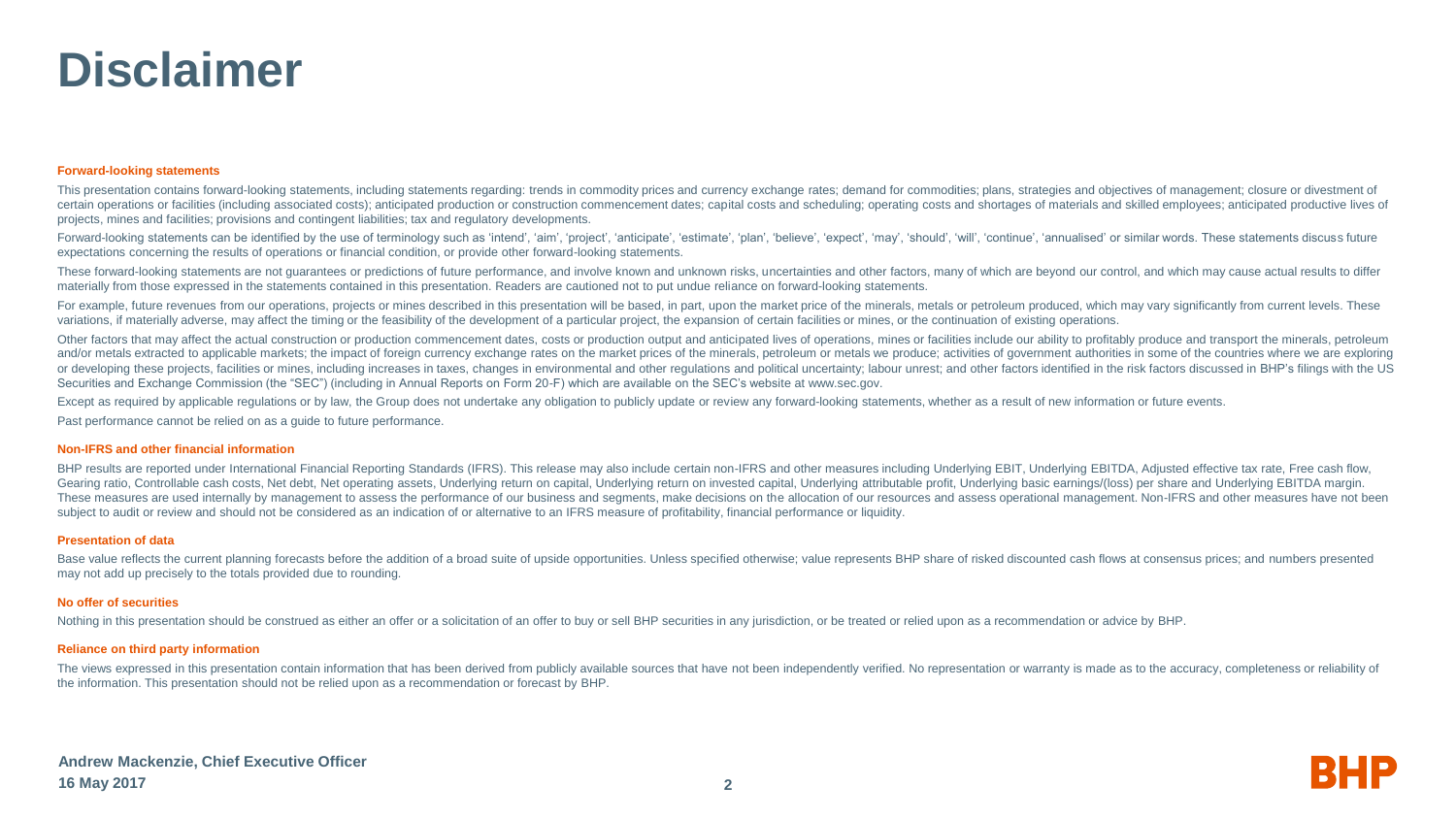# **Value and returns are at the centre of everything we do**



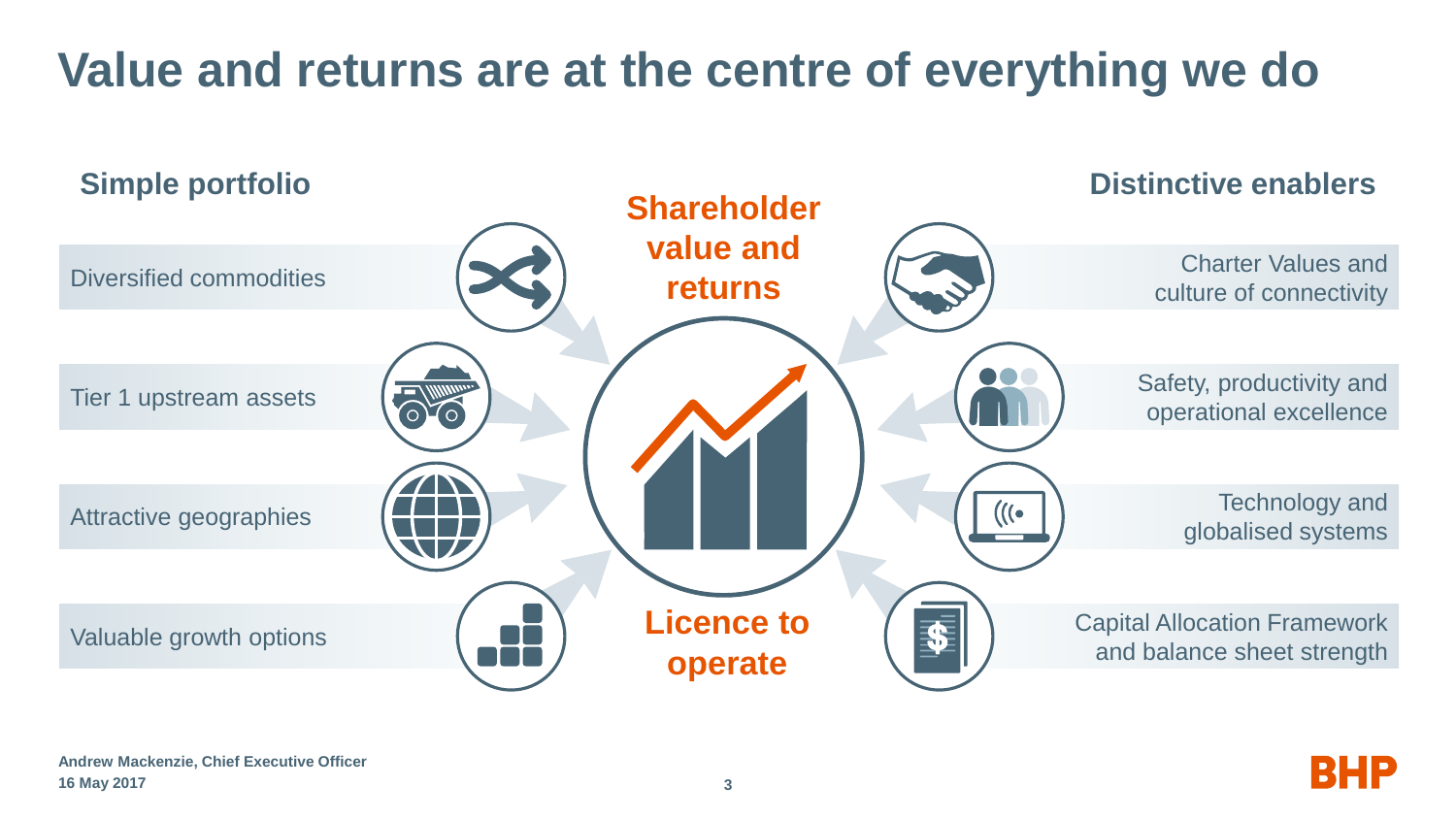# **Disciplined and transparent capital allocation**

- Our Capital Allocation Framework is embedded in every capital decision we make
	- facilitates optimal balance between value accretive investments and cash returns
- Framework aligned with cyclical nature of the industry
	- underpins a strong balance sheet through the cycle
	- flexibility at the bottom of the cycle
	- discipline and increased cash returns at the top of the cycle
- Transparent competition for capital ensures all investment decisions are tested against additional returns to shareholders



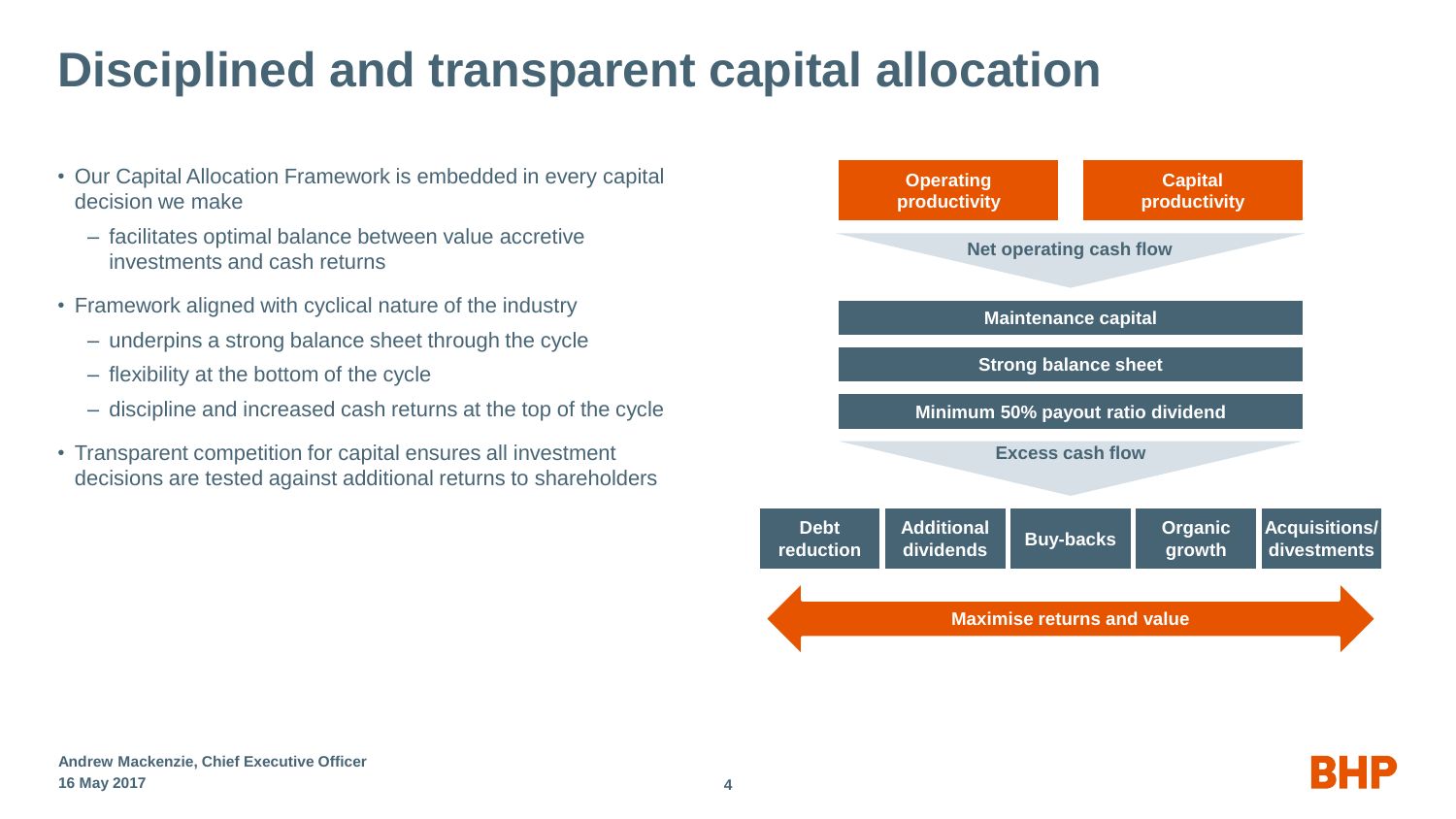# **Delivery of our plans has increased base value**

- Our actions have increased the base value<sup>1</sup> of our operations over the past 12 months
	- at spot prices, we have added over 17%
	- at consensus prices, we have added over 12%
- This value uplift includes
	- continued reduction in unit costs
	- globalisation of procurement activities
	- incremental capacity at Jimblebar
	- approval of Los Colorados Extension and Caval Ridge Southern Circuit
	- Mad Dog 2 sanctioned by all joint venture partners
	- implementation of coal Integrated Remote Operations Centre
	- optimised rail scheduling at WAIO

1. Base value reflects the current planning forecasts before the addition of upside opportunities.

- 2. FY16 base value at 19 April 2016 spot prices; valuation and base date 1 July 2016; FY17 base value at 19 April 2017 spot prices; valuation and base date 1 July 2017; BHP share.
- 3. FY16 base value at 2016 analyst consensus price forecasts; valuation and base date 1 July 2016; FY17 base value at 2017 analyst consensus price forecasts; valuation and base date 1 July 2017; BHP share.

**Andrew Mackenzie, Chief Executive Officer**

**Our actions increased base value by over 17% at spot prices** (Value at spot prices<sup>2</sup>)



**Our actions increased base value by over 12% at consensus prices** (Value at consensus prices<sup>3</sup>)



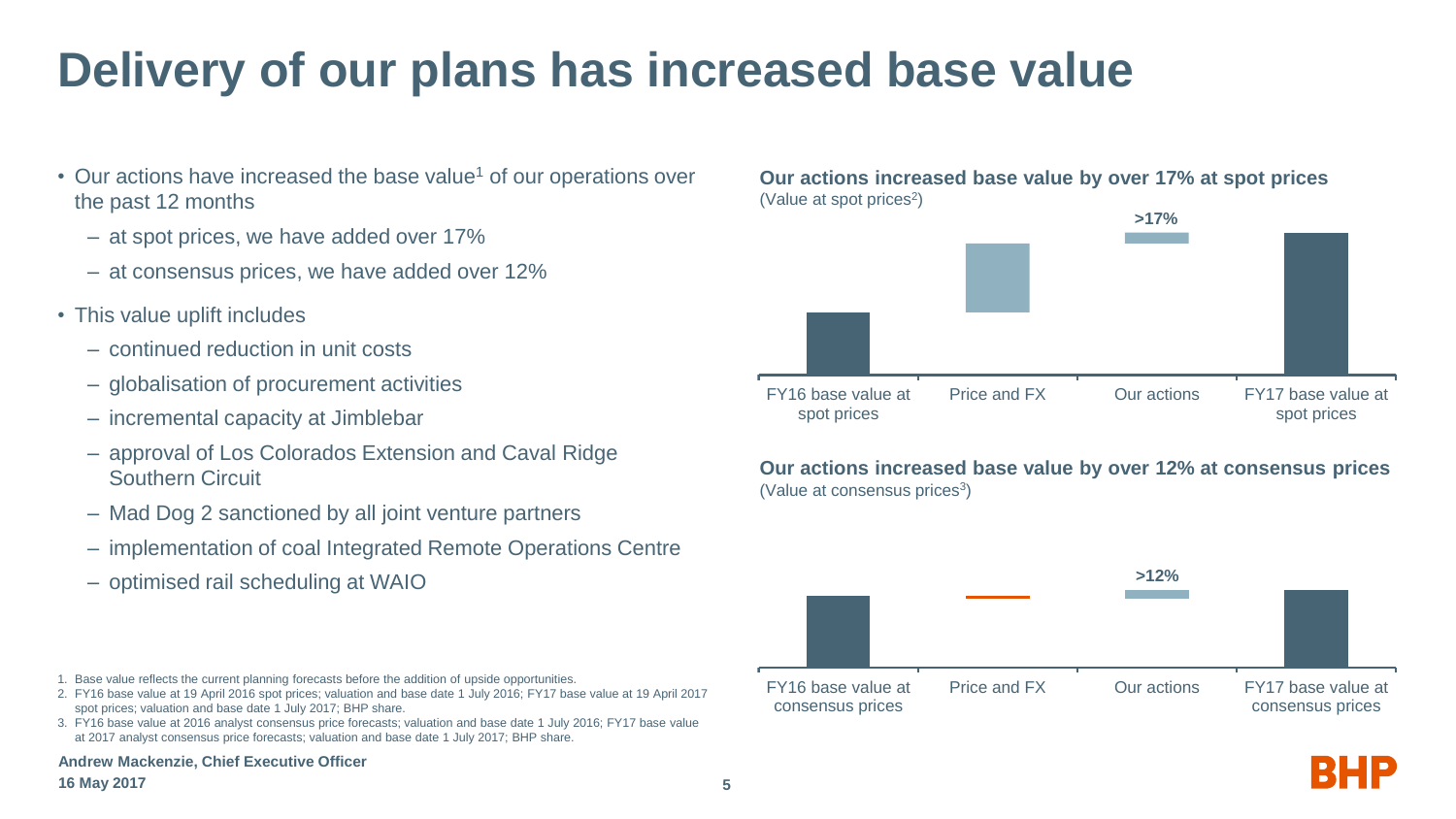# **Broad suite of opportunities to deliver further gains**

- Our plans offer the potential to grow base value by 50%
	- further cost reductions support 10% value uplift
	- latent capacity options equivalent to >20% of current production<sup>1,2</sup>
	- larger well completions, hedged Haynesville drilling, Permian acreage swaps and Black Hawk well trials
	- $-$  US\$25 billion<sup>3</sup> unrisked value in the growth portfolio
	- securing Trion adds upside and drilling has reduced risk of Trinidad & Tobago Gas and Wildling prospects
	- technology initiatives worth up to US\$12 billion<sup>3</sup> unrisked to lower costs, unlock resource and further improve safety

**Broad suite of opportunities offer 50% potential upside to current base value**

(Value at consensus prices<sup>3</sup>)



1. Copper equivalent production based on H1 FY17 average realised prices.

- 2. Represents peak capacity delivered (irrespective of date achieved) relative to FY17 expected copper equivalent production.
- 3. Values at analyst 2017 consensus price forecasts; valuation date 1 July 2017; BHP share.
- 4. Base value truncated for illustrative purposes.

**Andrew Mackenzie, Chief Executive Officer**

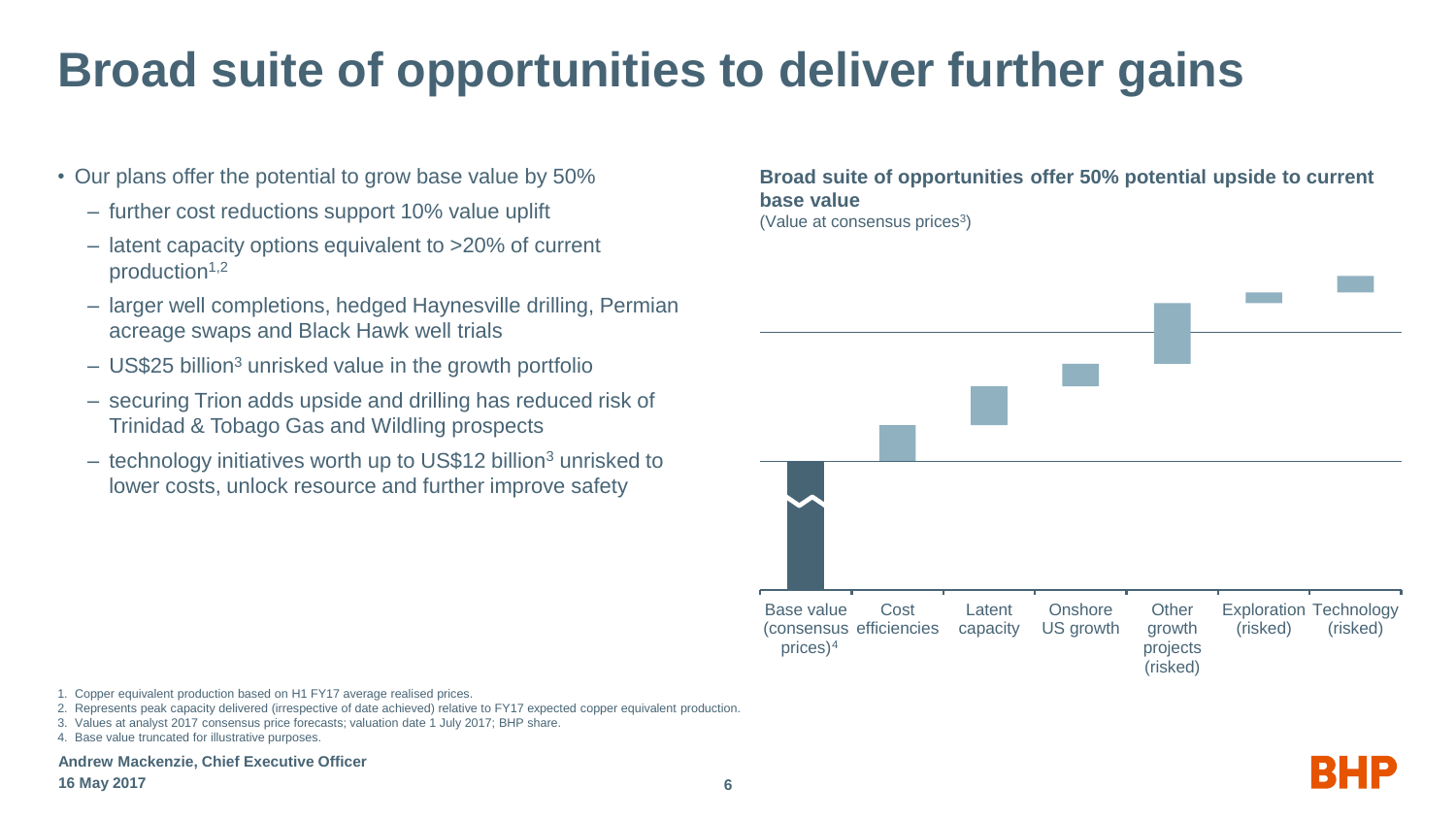## **Cost efficiencies – focused on further gains**

- US\$11 billion productivity gains embedded from FY12 to FY16
- Further cost reductions support 10% value uplift
	- significant cost efficiencies expected in iron ore and coal
	- portfolio simplicity, standardised systems and operating model connectivity position us to take the next step
- Underlying Group unit cost reductions expected to more than offset exchange rate movements in FY18<sup>1</sup>
	- WAIO unit costs of <US\$14 per tonne
	- Escondida unit costs of ~US\$1.00 per pound
	- Conventional unit costs of US\$10 per barrel<sup>2</sup>
	- Queensland Coal unit costs under review<sup>3</sup>

**Future cost efficiencies underpin significant value creation** (Value at consensus prices<sup>4</sup>)



- 1. Based on analyst consensus exchange rates of AUD/USD 0.75 and USD/CLP 663.
- 2. Barrel of oil equivalent.
- 3. Queensland Coal unit costs under review as a result of Cyclone Debbie and impacts on third party rail infrastructure.
- 4. Values at analyst 2017 consensus price forecasts; valuation date 1 July 2017; BHP share.

**Andrew Mackenzie, Chief Executive Officer**

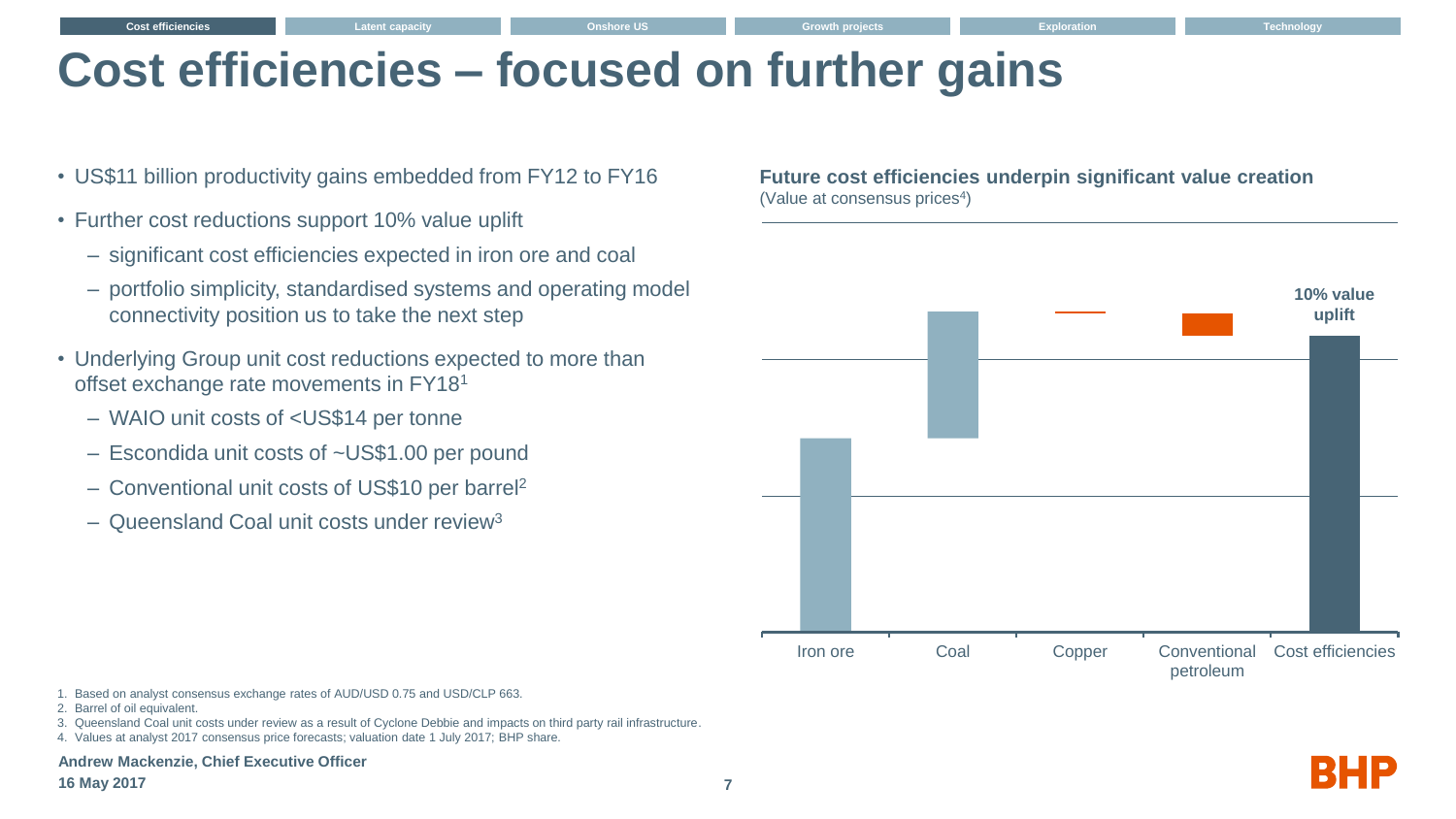## **Latent capacity – attractive returns, limited risk**

- Latent capacity options among our most attractive opportunities
	- $-$  potential for 1.8 Mt of incremental copper equivalent volumes<sup>1</sup>
	- equivalent to  $>20\%$  of current production<sup>1</sup>
	- aggregate capex of US\$5 billion
	- average returns of 75%<sup>2</sup>
- Our options<sup>3</sup> include
	- WAIO capacity to reach 290 Mtpa during FY19
	- Escondida copper recovery optimisation, concentrator debottlenecking and low-grade ore leaching
	- Olympic Dam BFX to increase capacity to 280 ktpa in FY22, potential upside to 330 ktpa with capital efficient investment
	- Blackwater Expansion supports 4 Mtpa capacity increase through increased metallurgical coal bypass
	- Goonyella complex options to increase capacity to 24 Mtpa



(Copper equivalent, kt) 1

1. Copper equivalent production based on H1 FY17 average realised prices; represents peak capacity delivered (irrespective of date achieved); BHP share.

#### **Andrew Mackenzie, Chief Executive Officer**



<sup>2.</sup> Returns at analyst 2017 consensus price forecasts; ungeared, post-tax, nominal return.

<sup>3.</sup> Assumes all internal and third party approvals received; volumes shown on a 100% basis.

<sup>4.</sup> Values at analyst 2017 consensus price forecasts; unrisked value of projects at valuation date 1 July 2017; BHP share.

<sup>5.</sup> Returns truncated for illustrative purposes.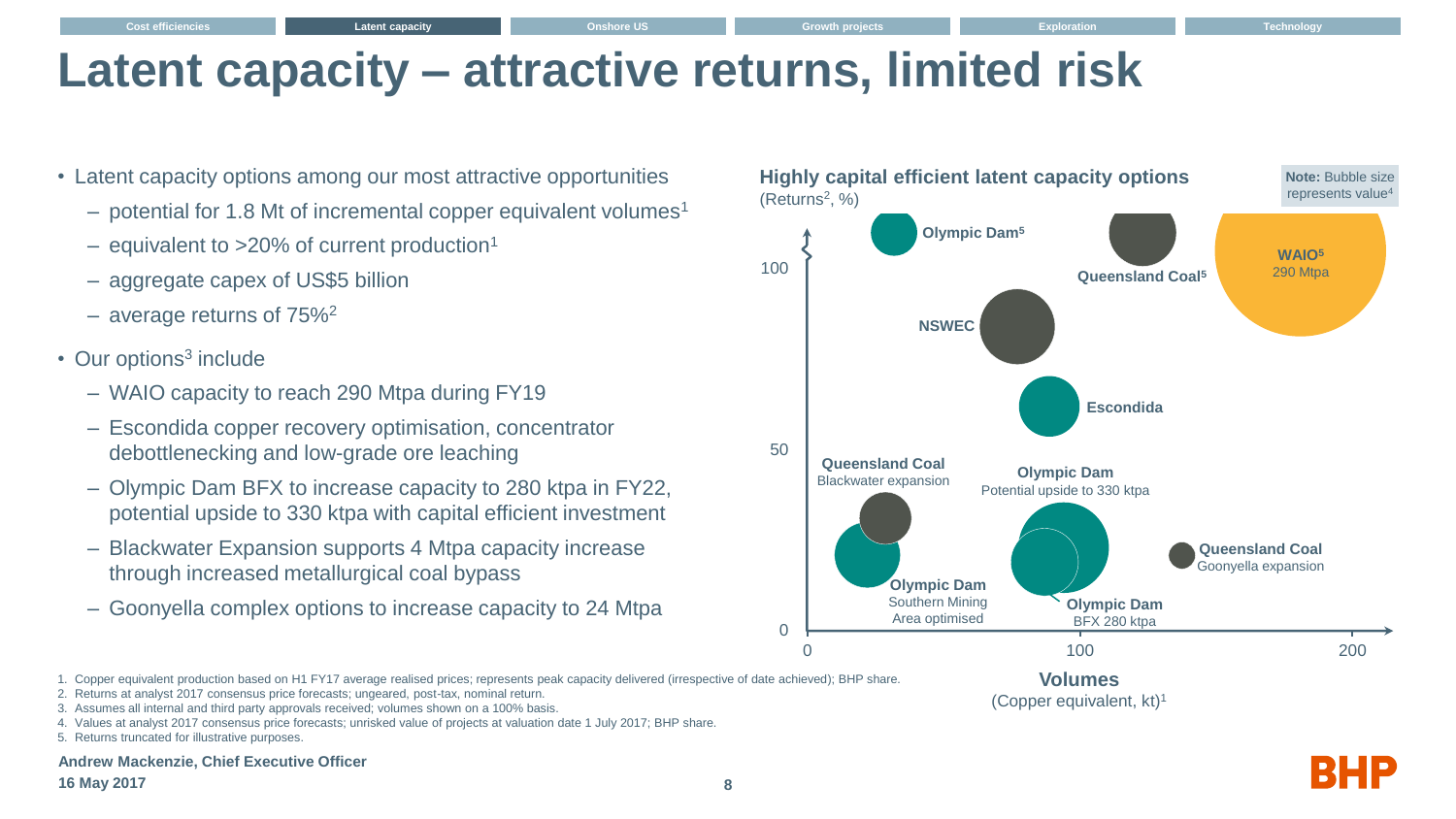## **Onshore US – value and flexibility**

- Price and timing of entry were not optimal and initial pace of investment was too rapid
	- subsequent experience has delivered substantial advances in operating capability and capital productivity
	- third party recognition of leading performance in major fields
- Looking forward, Onshore US well placed to compete for capital
	- planned rig activity increases from 4 to 10 in FY18
	- new wells add incremental volumes of up to 120 MMboe
- Multiple approaches to value creation across the portfolio
	- trialling larger well completions in all fields
	- Permian acreage swaps to support longer laterals
	- hedging program accelerates Haynesville development
	- testing prospective resources across all fields
	- continued acreage sales where worth more to others



<sup>1.</sup> Incremental investment excludes sunk capital and acquisition costs. Underlying Return on Invested Capital (ROIC) represents earnings divided by average net operated assets, using analyst 2017 consensus price forecasts; scenario does not constitute guidance.

### **Andrew Mackenzie, Chief Executive Officer**

### **16 May 2017**

<sup>2.</sup> Indicative production from already invested capital at the end of FY17. Includes wells put on line and unfinished wells as at 30 June 2017 (including wells being drilled and drilled but uncompleted wells).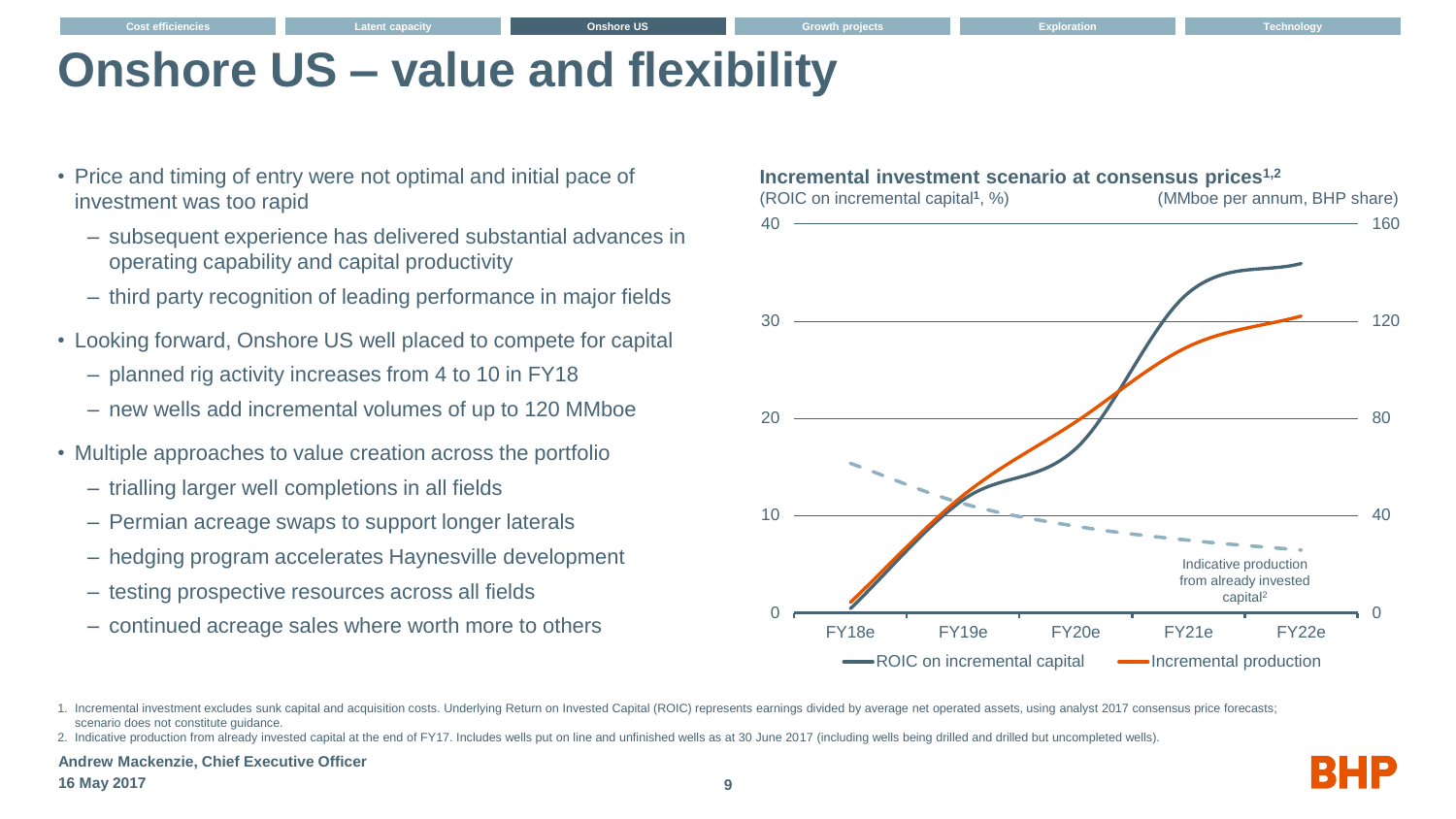## **Growth projects – timed for value and returns**

- Rich opportunity set across commodities and time periods
	- aggregate unrisked value of US\$25 billion<sup>1</sup>
	- average project returns of  $>16\%^2$
	- >10% reduction in capital intensity in 12 months
- Projects executed in accordance with Capital Allocation Framework<sup>3</sup>
	- will seek Board approval for Spence Growth Option in August 2017
	- encouraging leaching trials at Olympic Dam
	- phased approach at Jansen increases optionality and reduces risk
		- stage 1: IRR >12%<sup>2</sup>
			- US\$4.7 billion incremental capital cost
			- 4 Mtpa capacity
			- possible first production from FY23
		- stages 2-4 deliver significantly higher IRRs

**Strong pipeline of growth options aligned with market windows** (Returns<sup>2</sup> , %)



<sup>1.</sup> Values at analyst 2017 consensus price forecasts; unrisked value of projects (including study costs) at valuation date 1 July 2017; BHP share.

- 3. Assumes all internal and third party approvals received.
- 4. Copper equivalent production based on H1 FY17 average realised prices; represents peak capacity delivered; BHP share.

### **Andrew Mackenzie, Chief Executive Officer**

### **16 May 2017**

<sup>2.</sup> Returns at analyst 2017 consensus price forecasts; ungeared, post-tax, nominal return; Spence Growth Project assumes outsourced desalination plant.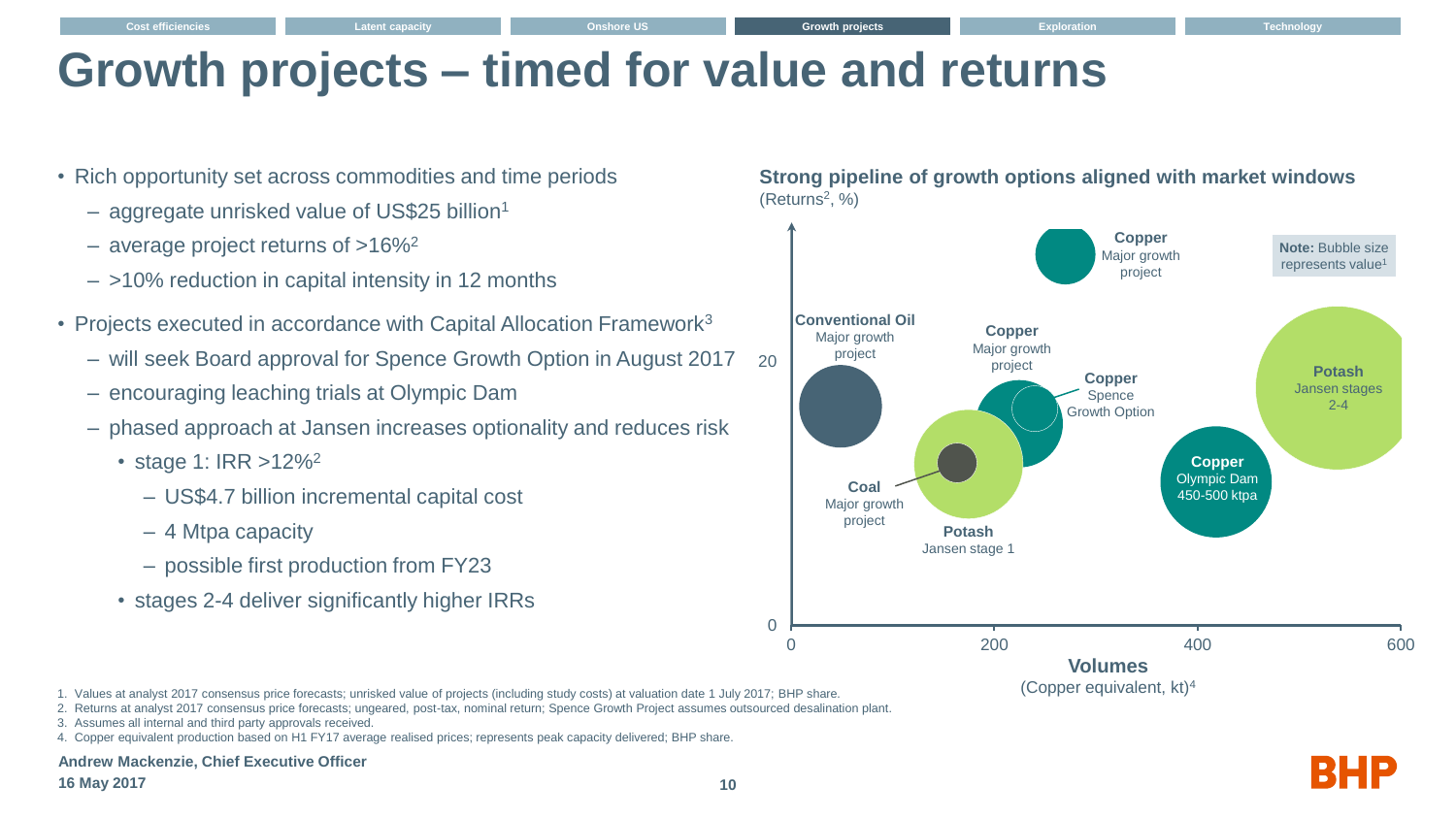## **Exploration – positive results reduces risk of future wells**

- Highly prospective exploration program
	- multi-billion barrel risked potential
	- unrisked value of over US\$20 billion<sup>1</sup>
	- unrisked peak production potential over 150 MMboe/pa
	- potential discoveries commercial at less than US\$50/bbl
- Encouraging results in Central Gulf of Mexico
	- Shenzi North and Caicos results support Wildling appraisal
	- adjacent Scimitar mini-basin next drilling target
- Progress in Caribbean frontier
	- LeClerc results support multi-tcf gas resource
	- planning Phase 2 oil exploration in Trinidad & Tobago
- Successful Trion bid and Mexico first mover advantage
	- two wells and seismic program over the next 24 months
	- well placed to extend position in future bid rounds

**Andrew Mackenzie, Chief Executive Officer**

### **Significant exploration potential over the next three years** (Value<sup>1</sup>, BHP share)





<sup>1.</sup> Unrisked values at BHP long-term price forecasts.

<sup>2.</sup> Includes LeClerc.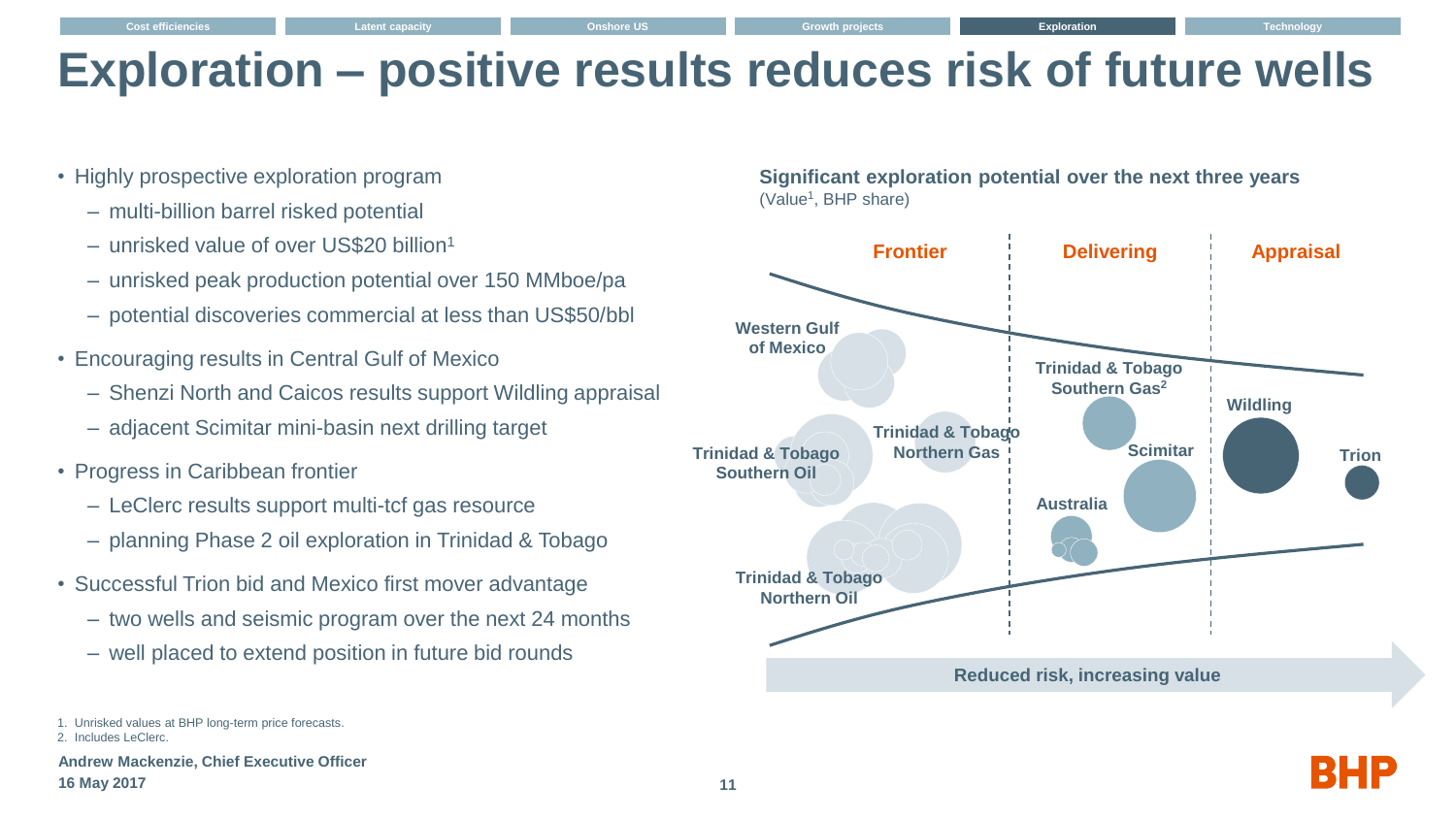## **Technology – lowers costs and unlocks resource**

- We have a broad suite of technology initiatives to lower costs, unlock resource and improve safety
	- aggregate unrisked value of US\$12 billion<sup>1,2</sup>
	- average capital efficiency ratio of 1.6x
	- the scale of our assets and connectivity of our operations accelerates speed of replication and returns
- Current initiatives include
	- leaching optimisation to increase copper recoveries by 10% and reduce cycle times by 50%
	- mass mining methods to drive a step-change in operating costs
	- precision extraction to improve processing performance and reduce energy and water intensity
	- decision automation to eliminate waste and reduce variability

- 1. Unrisked values at analyst 2017 consensus price forecasts; valuation date 1 July 2017; BHP share.
- 2. Excludes Olympic Dam Heap Leach as value embedded in Olympic Dam major growth project.
- 3. Primarily includes greenfield application of technologies tested in other mining operations.
- 4. Capital Efficiency Ratio calculated as Net Present Value divided by Present Value of Growth Capex.

#### **Andrew Mackenzie, Chief Executive Officer**

### **Technology presents a significant opportunity to create further value**



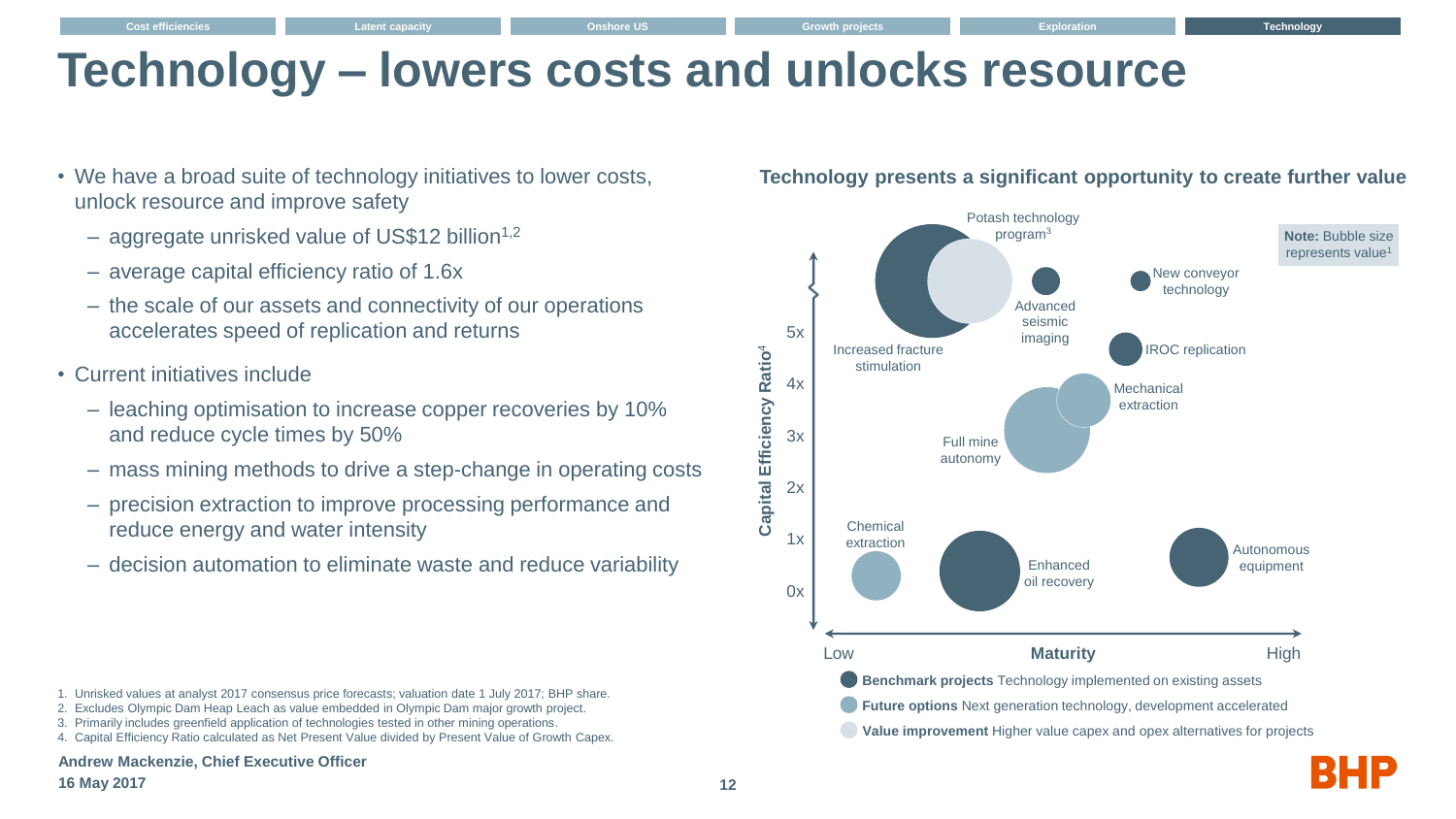# **Value and returns are at the centre of everything we do**

- Our plans have delivered value and increased returns over the past year
	- increased the base value of our operations by 12% to 17%
	- significant improvement in Return on Capital Employed<sup>1</sup>
- But we have much more to do and are not standing still
	- broad suite of opportunities to grow base value by 50%
	- delivery of these plans almost doubles current ROCE<sup>1</sup>
- All capital decisions made in accordance with our Capital Allocation Framework
	- facilitates optimal balance between value accretive investments and cash returns to shareholders

**We expect our plans to drive significant improvement in returns** (ROCE<sup>1</sup> , nominal %)



1. Presentation of future Underlying Return on Capital Employed (ROCE) does not constitute guidance and represents a range of outcomes based on differing price and other scenarios. ROCE represents annualised attributable profit after tax excluding exceptional items and net finance costs (after tax) divided by average capital employed. Capital employed is net assets before net debt.